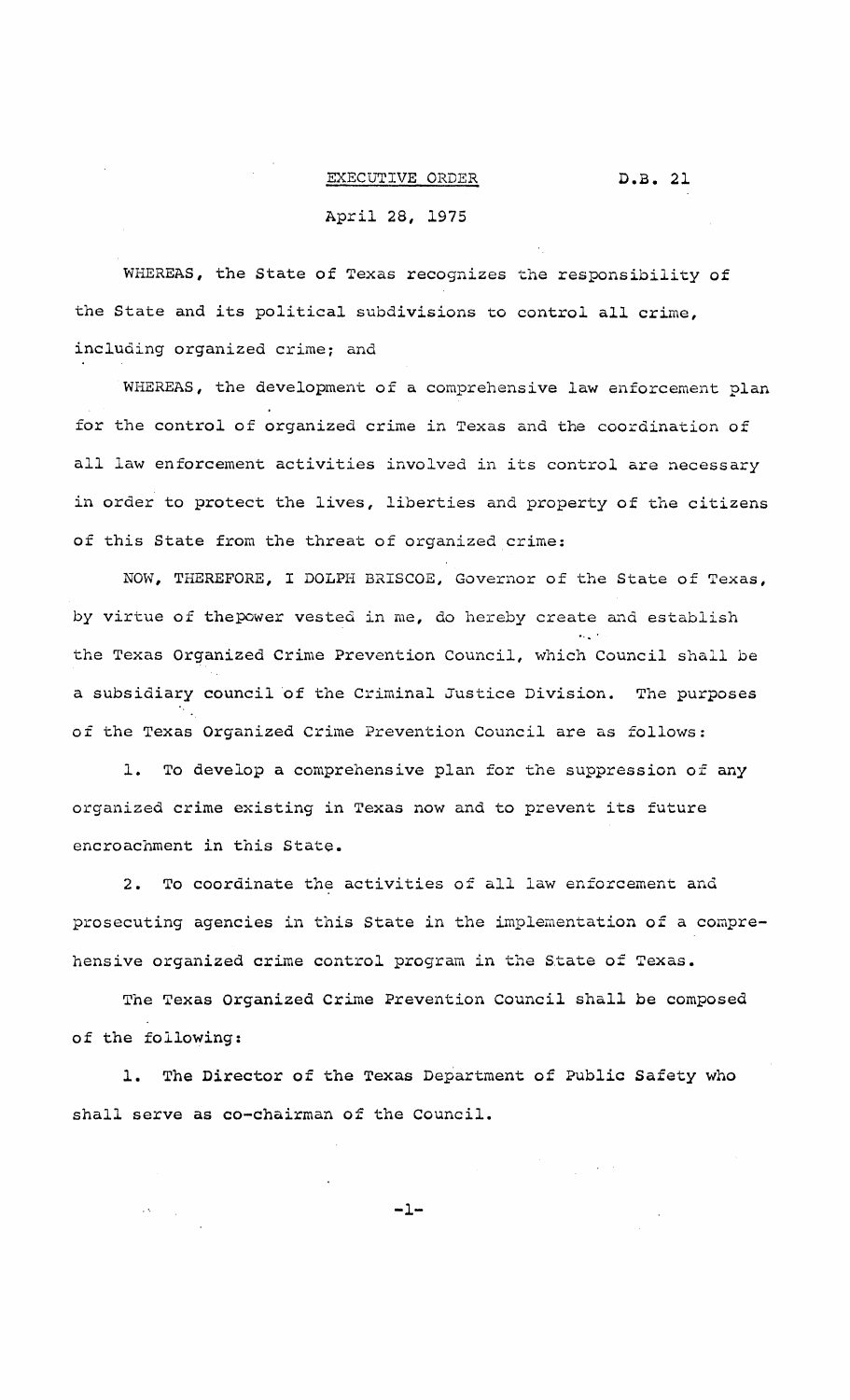2. The Attorney General of the State of Texas who shall serve as co-chairman of the Council

3. One member of the Criminal Justice Division Advisory Board who is a member of a law enforcement (police) agency in a metropolitan area, to be appointed by the Governor.

5. One member of the Criminal Justice Division Advisory Board to represent prosecutors who is <sup>a</sup> prosecutor from <sup>a</sup> metropolitan area of the State, to be appointed by the Governor.

5. Three members who are members of local police and prosecutors' agencies from metropolitan areas of the State, to be appointed by the Governor.

6. One member who is an active member of <sup>a</sup> non-metropolitan law enforcement agency, to be appointed by the Governor.

7. The Executive Assistant to the Governor of Texas.

The Texas Organized Crime Prevention Council shall have the following duties:

1. It shall meet as quickly as practicable after appointment of the members to organize by selecting <sup>a</sup> secretary, 'who shall maintain a record of the proceeding of the Council, and by adopting operating procedures.

2. The Council shall at its first meeting appoint an operating committee of appropriate size from appropriate locations in the State to perform its principal functions, and shall prescribe the duties and methods of operation of the operating committee.

3. The Council shall direct and supervise the work of the operating committee in performing the following functions:

 $-2-$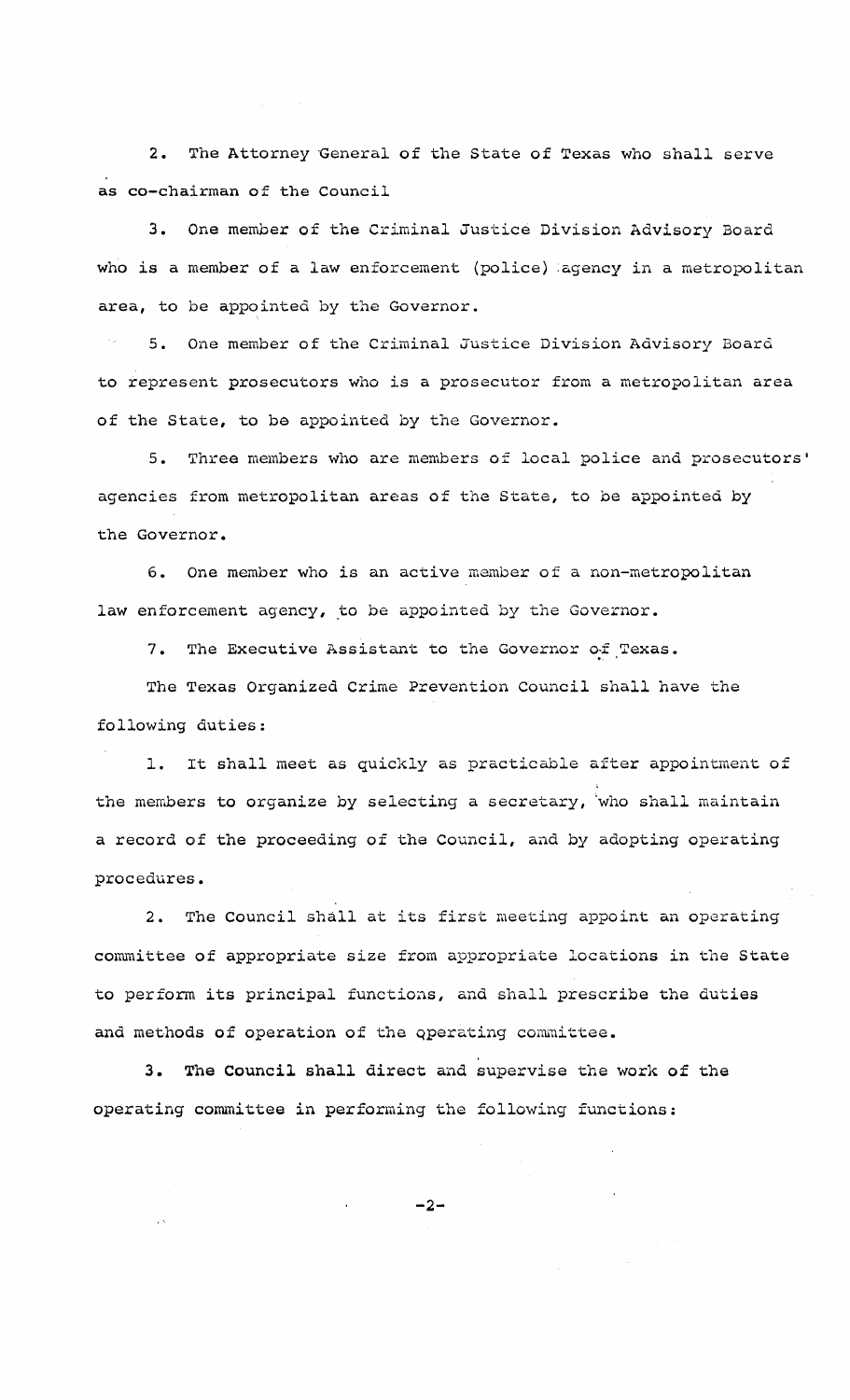**a.** The development of a comprehensive plan involving law enforcement (police) and prosecutors for the suppression of organized crime.

b. The execution of the planned law enforcement program through investigation and prosecution of the perpetrators of organized crime •

. 4. The Council shall make an annual report and such other reports as it deems desirable to the Governor and to the Criminal Justice Division on the amount, nature, and significance of organized crime in Texas on the law enforcement and shall make recommendations for additional legislation and resources needed for more effective control. The annual report shall be made by January 31 of each year covering the preceding calendar year.

The Texas Organized Crime Prevention Council is authorized to apply for and accept grants from the Criminal JusticeDivision for <sup>a</sup> staff of not more than three professionals and/or paraprofessionals and two secretarial or clerical personnel. The related and reasonable expenses necessary for staff operation and reimbursement of reasonable and necessary expenses incurred by the Council and operating committee members in performance of their duties under this Executive Order may be included in the grant application.

All state officials' and employees' services shall be an additional duty of their respective offices.

Members of the Texas Organized Crime Prevention Council shall serve without compensation, but shall be reimbursed for reasonable and necessary expenses incurred in performing their duties.

The co-chairmen shall serve as long as they hold their present

 $-3-$